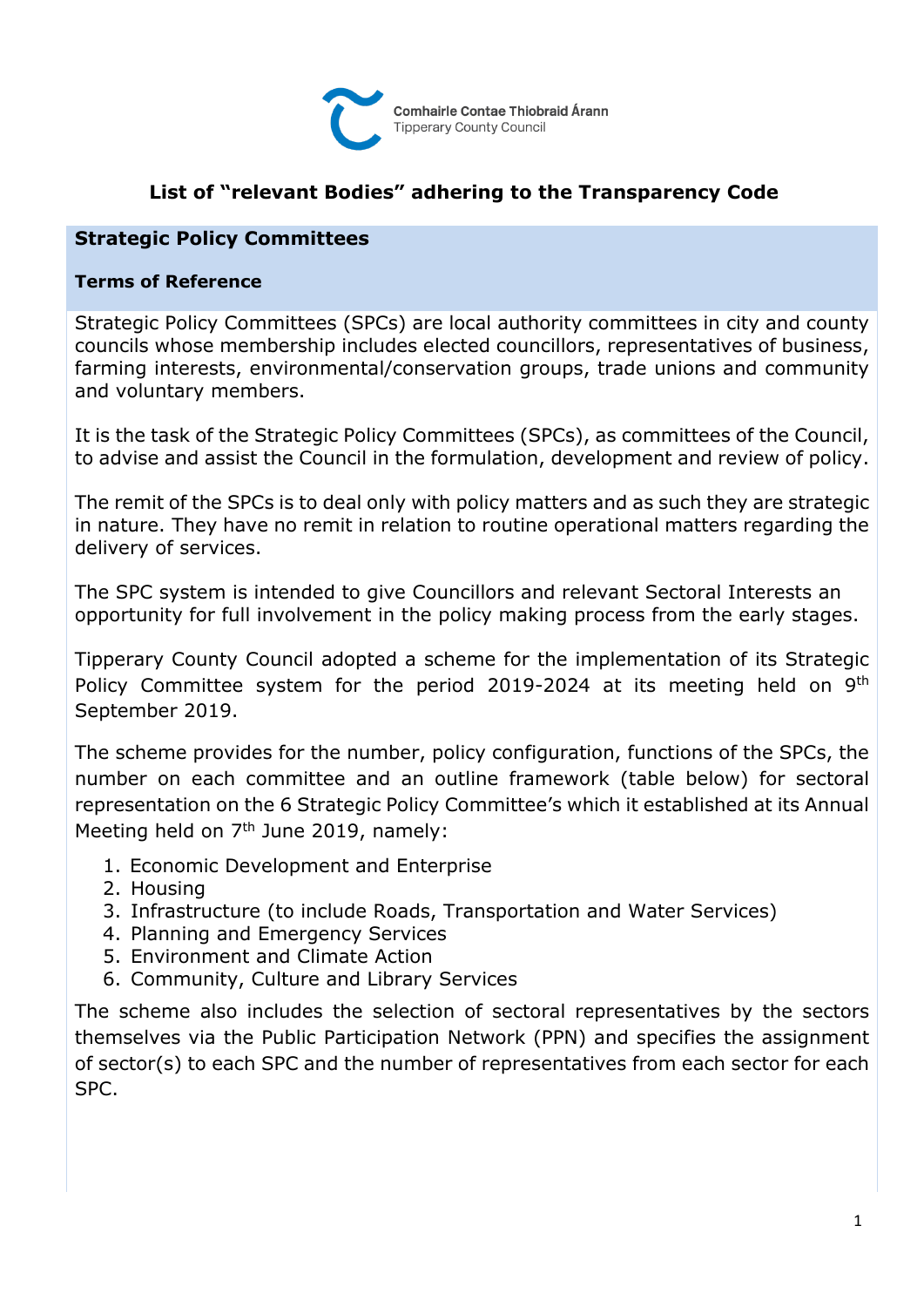

| <b>Membership -SPC Framework</b>                                                                                           |                                                                                                                                                                                                                                                                                                 |                                   |                                                                                                                                                                                                                                                                                                                     |                                                                                                                                               |              |
|----------------------------------------------------------------------------------------------------------------------------|-------------------------------------------------------------------------------------------------------------------------------------------------------------------------------------------------------------------------------------------------------------------------------------------------|-----------------------------------|---------------------------------------------------------------------------------------------------------------------------------------------------------------------------------------------------------------------------------------------------------------------------------------------------------------------|-----------------------------------------------------------------------------------------------------------------------------------------------|--------------|
| <b>SPC</b>                                                                                                                 | <b>Clirs</b>                                                                                                                                                                                                                                                                                    | <b>External</b><br><b>Sectors</b> | <b>Sectoral Interests</b>                                                                                                                                                                                                                                                                                           |                                                                                                                                               | <b>Total</b> |
| <b>Economic</b><br><b>Development and</b><br><b>Enterprise</b><br>Chair - Cllr John<br>Crosse                              | 12<br>Cllr. John Crosse<br>Cllr. Máirín McGrath<br>Cllr. Seamus Morris<br>Cllr. Joe Hannigan<br>Cllr. Tony Black<br>Cllr. Seamus Hanafin<br>Cllr. Siobhan Ambrose<br>Cllr. Imelda Goldsboro<br>Cllr. John fitzGerald<br>Cllr. Peter Ryan<br>Cllr. Phyll Bugler<br>Cllr. Mary Hanna-<br>Hourigan | 8                                 | Agriculture/Farming<br>Business/Commercial<br>and Tourism<br>(to include Rep from<br>Tipperary LIT)<br>Development /<br>Construction<br><b>Public Participation</b><br>Network<br>Environmental/Conse<br>$\bullet$<br>rvation $(1)$<br>Community/Voluntar<br>$\bullet$<br>y(1)<br>Social Inclusion (1)<br>$\bullet$ | 1 Imelda Walsh<br>3 Laura Jones<br>Tom McGrath<br>Seamus Hoyne<br>(LIT)<br>1 Jim Sheahan<br>3<br>Clare Cashman<br>Mary Spillane<br>Noel Byrne | 20           |
|                                                                                                                            |                                                                                                                                                                                                                                                                                                 |                                   |                                                                                                                                                                                                                                                                                                                     |                                                                                                                                               |              |
| <b>Housing</b><br>Chair - Cllr Mary<br>Hanna Hourigan                                                                      | 10<br>Cllr. Mary Hanna<br>Hourigan<br>Cllr. Michael Smith<br>Cllr. S. Lee<br>Cllr. John(Rocky)<br>McGrath<br>Cllr. David Dunne<br>Cllr. Pat English<br>Cllr. Kieran Bourke<br>Cllr. Roger Kennedy<br>Cllr. Noel Coonan<br>Cllr. Marie Murphy                                                    | 7                                 | Development/Construction<br><b>Business Commercial</b><br><b>Trade Union</b><br>Public Participation<br><b>Network</b><br>Environmental/Conser<br>$\bullet$<br>vation $(1)$<br>Community/Voluntary<br>$\bullet$<br>(2)<br>Social Inclusion (1)<br>$\bullet$                                                         | 1 Tom Gallahue<br>1 Paul Bergin<br>1 Lalor McGee<br>$(4)$ PPN to be<br>Nominated<br>Vacant<br>Helen Butler<br>Moira Merrigan                  | 17           |
|                                                                                                                            |                                                                                                                                                                                                                                                                                                 |                                   |                                                                                                                                                                                                                                                                                                                     |                                                                                                                                               |              |
| <b>Infrastructure</b><br>(to include Roads,<br><b>Transportation</b><br>and Water<br>Services)<br>Chair - Cllr Jim<br>Ryan | 10<br>Cllr. Jim Ryan<br>Cllr. David Dunne<br>Cllr. Michael O'Meara<br>Cllr. Hughie McGrath<br>Cllr. Micheál Anglim<br>Cllr. Kieran Bourke<br>Cllr. Kevin O'Meara<br>Cllr. Michael<br>FitzGerald                                                                                                 | 7                                 | Agriculture/Farming<br>Business / Commercial<br>Development/Construction<br><b>Trade Union</b><br><b>Public Participation</b><br>Network<br>Environmental/Conser<br>vation $(1)$                                                                                                                                    | 1 Peter Farrell<br>1Michelle Aylward<br>1Sean Reidy<br>1Philip Brett<br>3<br><b>Brian Pope</b><br>To be Nominated                             | 17           |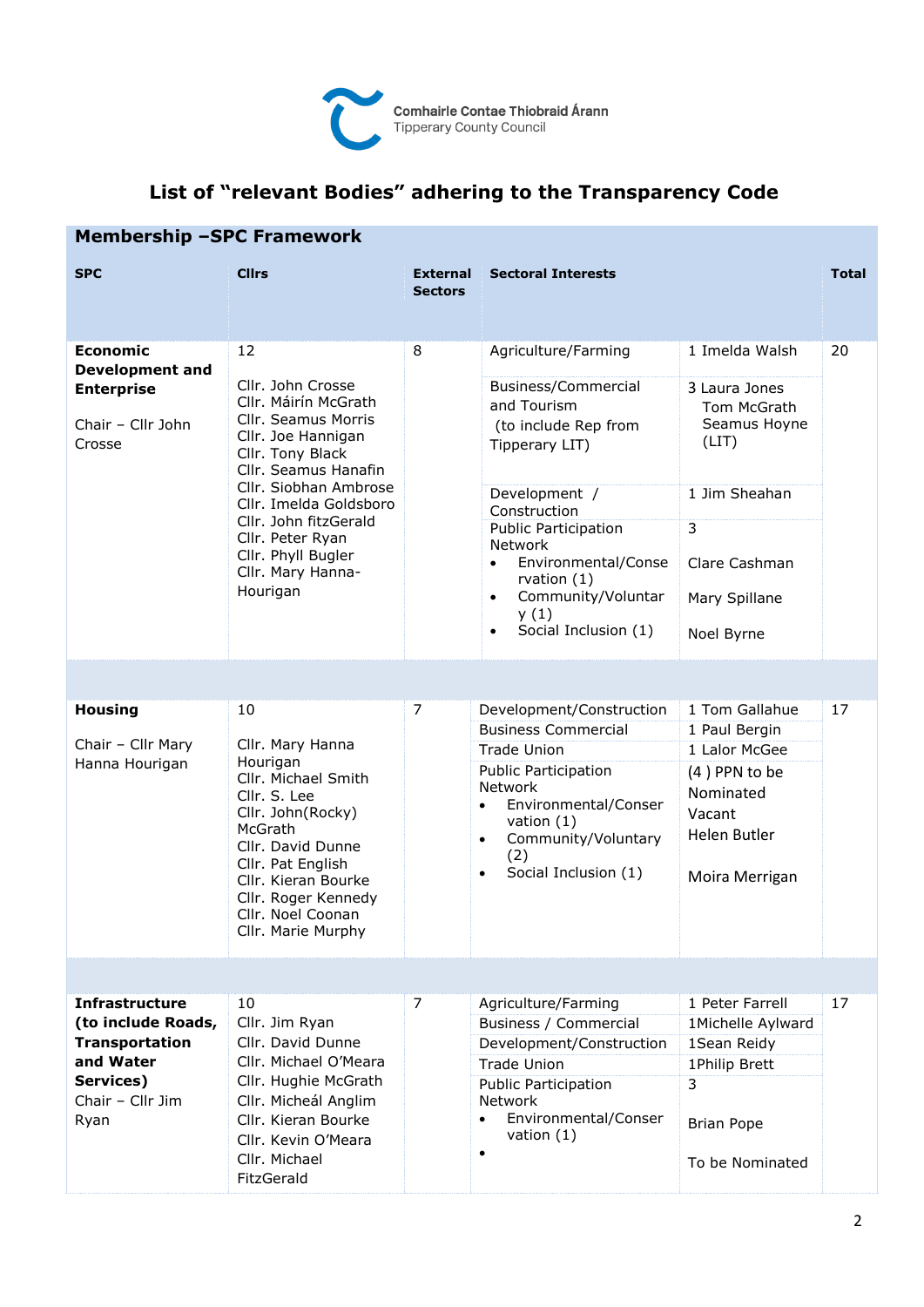

|                                                                                                       | Cllr. Mark Fitzgerald<br>Cllr. Declan Burgess                                                                                                                                                                                                             |   | Community/Voluntary<br>$\bullet$<br>(1)<br>Social Inclusion (1)<br>$\bullet$                                                                                                                                                                                            | To be Nominated                                                                                                               |    |
|-------------------------------------------------------------------------------------------------------|-----------------------------------------------------------------------------------------------------------------------------------------------------------------------------------------------------------------------------------------------------------|---|-------------------------------------------------------------------------------------------------------------------------------------------------------------------------------------------------------------------------------------------------------------------------|-------------------------------------------------------------------------------------------------------------------------------|----|
|                                                                                                       |                                                                                                                                                                                                                                                           |   |                                                                                                                                                                                                                                                                         |                                                                                                                               |    |
| <b>Planning and</b><br><b>Emergency</b><br><b>Services</b><br>Chair - Cllr Dr. Phyll<br><b>Bugler</b> | 10<br>Cllr. Dr. Phyll Bugler<br>Cllr. Hughie McGrath<br>Cllr. Micheál Lowry<br>Cllr. Michael O'Meara<br>Cllr. Ger Darcy<br>Cllr. Joe Hannigan<br>Cllr. John Carroll<br>Cllr. Roger Kennedy<br>Cllr. Marie Murphy<br>Cllr. Michael<br>FitzGerald           | 6 | Agriculture and Farming<br>Business / Commercial<br>Development /<br>Construction<br><b>Public Participation</b><br><b>Network</b><br>Environmental/Conser<br>$\bullet$<br>vation $(1)$<br>Community/Voluntary<br>$\bullet$<br>(1)<br>Social Inclusion (1)<br>$\bullet$ | 1Tim Harty<br>1 To be<br>Nominated<br>1John<br>O'Shaughnessy<br>3<br>Patti O'Neill<br>Clare Ryan-<br>O'Keeffe<br>Mike Edwards | 16 |
|                                                                                                       |                                                                                                                                                                                                                                                           |   |                                                                                                                                                                                                                                                                         |                                                                                                                               |    |
| <b>Environment and</b><br><b>Climate Action</b><br>Chair - Cllr John Carroll                          | 10<br>Cllr. John Carroll<br>Cllr. Richie Molloy<br>Cllr. Pat English<br>Cllr. John<br>(Rocky)McGrath<br>Cllr. Eddie Moran<br>Cllr. Sean Ryan<br>Cllr. Declan<br><b>Burgess</b><br>Cllr. Michael<br>Murphy<br>Cllr. Mark<br>Fitzgerald<br>Cllr. Peter Ryan | 6 | Agricultural/Farming<br>Business / Commercial<br><b>Public Participation</b><br><b>Network</b><br>Environmental/Conser<br>$\bullet$<br>vation $(1)$<br>Community/Voluntary<br>$\bullet$<br>(2)<br>Social Inclusion (1)<br>$\bullet$                                     | 1Erca O'Keeffe<br>1Vacant<br>4<br>Mary McMahon<br>Charles Lamb<br>Mairead O'Donnell<br>Emer Leahy                             | 16 |
| <b>Community, Culture</b><br>and Library Services<br>Chair - Cllr Micheál<br>Lowry                    | 10<br>Cllr. Micheál Lowry<br>Cllr. Annemarie<br>Ryan(Shiner)<br>Cllr. Niall Dennehy<br>Cllr. Andy Moloney<br>Cllr. Siobhan<br>Ambrose                                                                                                                     | 6 | Agriculture/Farming<br><b>Business Commercial</b><br><b>Public Participation</b><br>Network<br>Environmental/Conser<br>$\bullet$<br>vation $(1)$<br>Community/Voluntary<br>$\bullet$<br>(2)<br>Social Inclusion (1)<br>$\bullet$                                        | 1 Eamon Clancy<br>1 John Butler<br>4<br>Matthew O'Meara<br>Patrick Hanley<br>Peggy O'Brien<br>Evelyn Norton                   | 16 |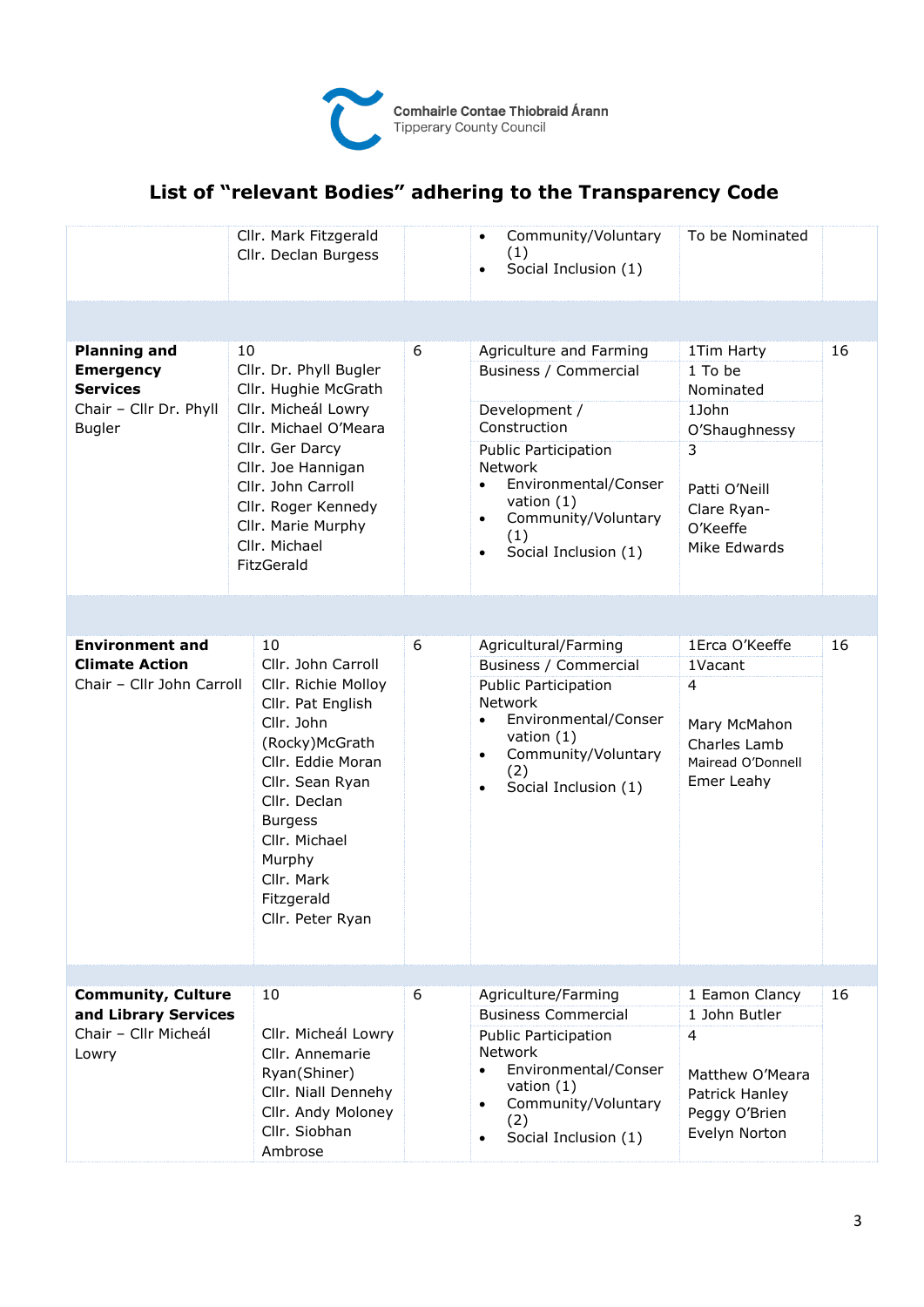

|              | Cllr. Micheál<br>Anglim<br>Cllr. Fiona Bonfield<br>Cllr. John Crosse<br>Cllr. Ger Darcy<br>Cllr. John<br>FitzGerald |     |  |
|--------------|---------------------------------------------------------------------------------------------------------------------|-----|--|
|              |                                                                                                                     |     |  |
| <b>Total</b> | 62<br>40                                                                                                            | 102 |  |
|              |                                                                                                                     |     |  |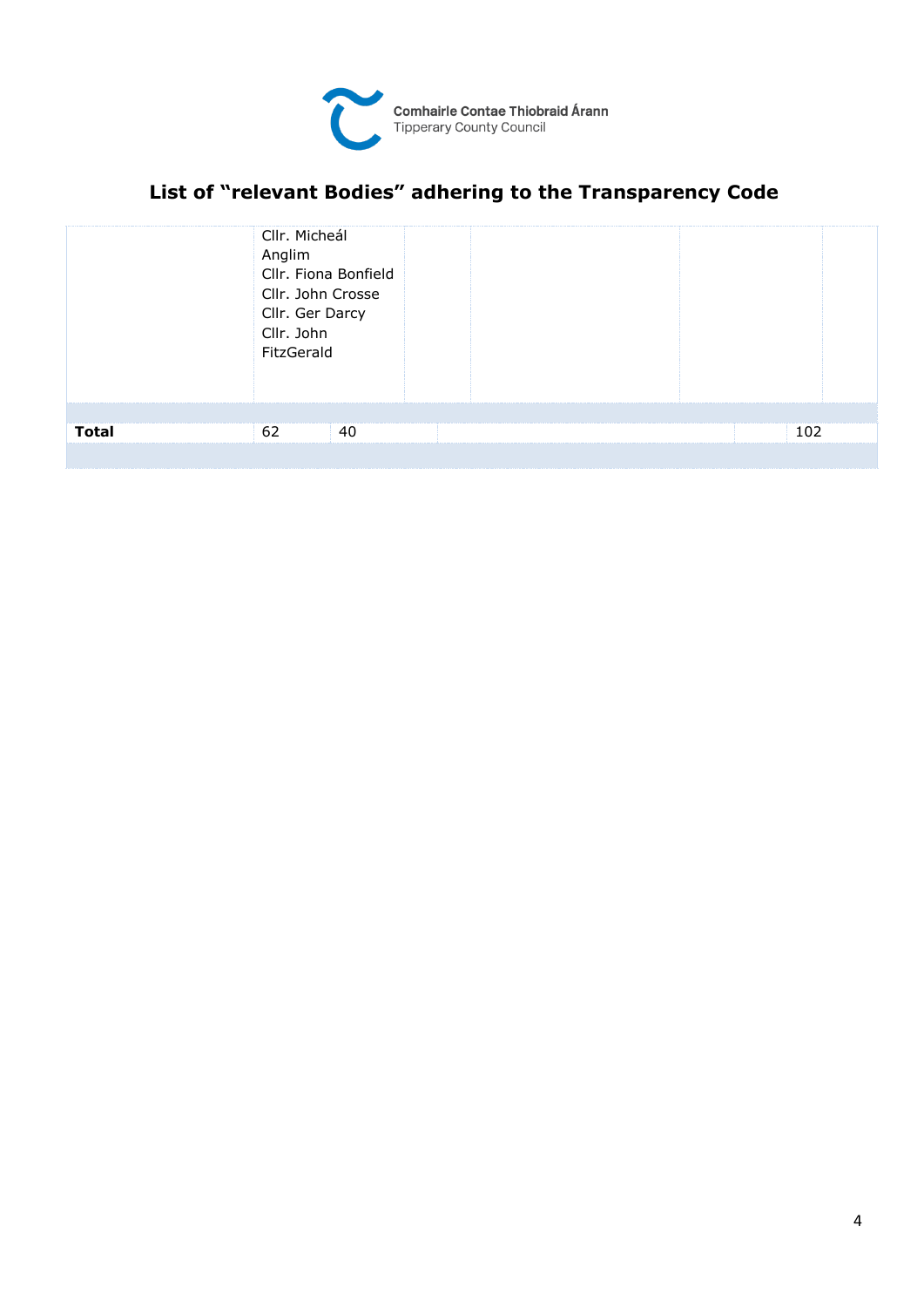

### **Local Community Development Committee (LCDC)**

#### **Terms of Reference**

The role of the LCDC is to enhance the strategic planning and coordination of local and community development activity. Local Community Development Committees comprises public and private sector members, including Local Authority members and officials, State agencies and private sector local and community development representatives. LCDCs can comprise between 15 and 21 members drawn from a range of public and private socio-economic interests, though membership ranges typically from 17-19 members in most cases. Membership is determined locally with the majority of members drawn from the private sector. In a typical 19 member LCDC, nine members are drawn from the public sector with 10 members drawn from the private sector.

#### **Membership**

| <b>Council Executive</b>                     | Karl Cashel, Director<br>Anthony Fitzgerald, LEO                                                             | 2 |
|----------------------------------------------|--------------------------------------------------------------------------------------------------------------|---|
| Councillors                                  | Cllr Declan Burgess<br>Cllr John Carroll<br>Cllr Joe Hannigan                                                | 3 |
| Teagasc                                      | <b>Donal Mullane</b>                                                                                         | 1 |
| <b>Tipperary ETB</b>                         | <b>Colin Cummins</b>                                                                                         | 1 |
| Dept of Social Protection                    | Adrian Cunneen                                                                                               | 1 |
| North Tipperary Development<br>Company       | Michael Murray                                                                                               | 1 |
| South Tipperary Development<br>Company       | Isobel Cambie                                                                                                | 1 |
| <b>Public Participation Network</b><br>(PPN) | Martin Quinn<br>Eoin Wolohan<br>Cora Horgan<br><b>Charles Stanley Smith</b><br>John Lupton<br>Sean O'Farrell | 6 |
| Agricultural Pillar                          | Imelda Walsh                                                                                                 | 1 |
| <b>HSE</b>                                   | Dervla Howley                                                                                                | 1 |
| <b>Business Pillar</b>                       | John O'Shaughnessy                                                                                           |   |
|                                              |                                                                                                              |   |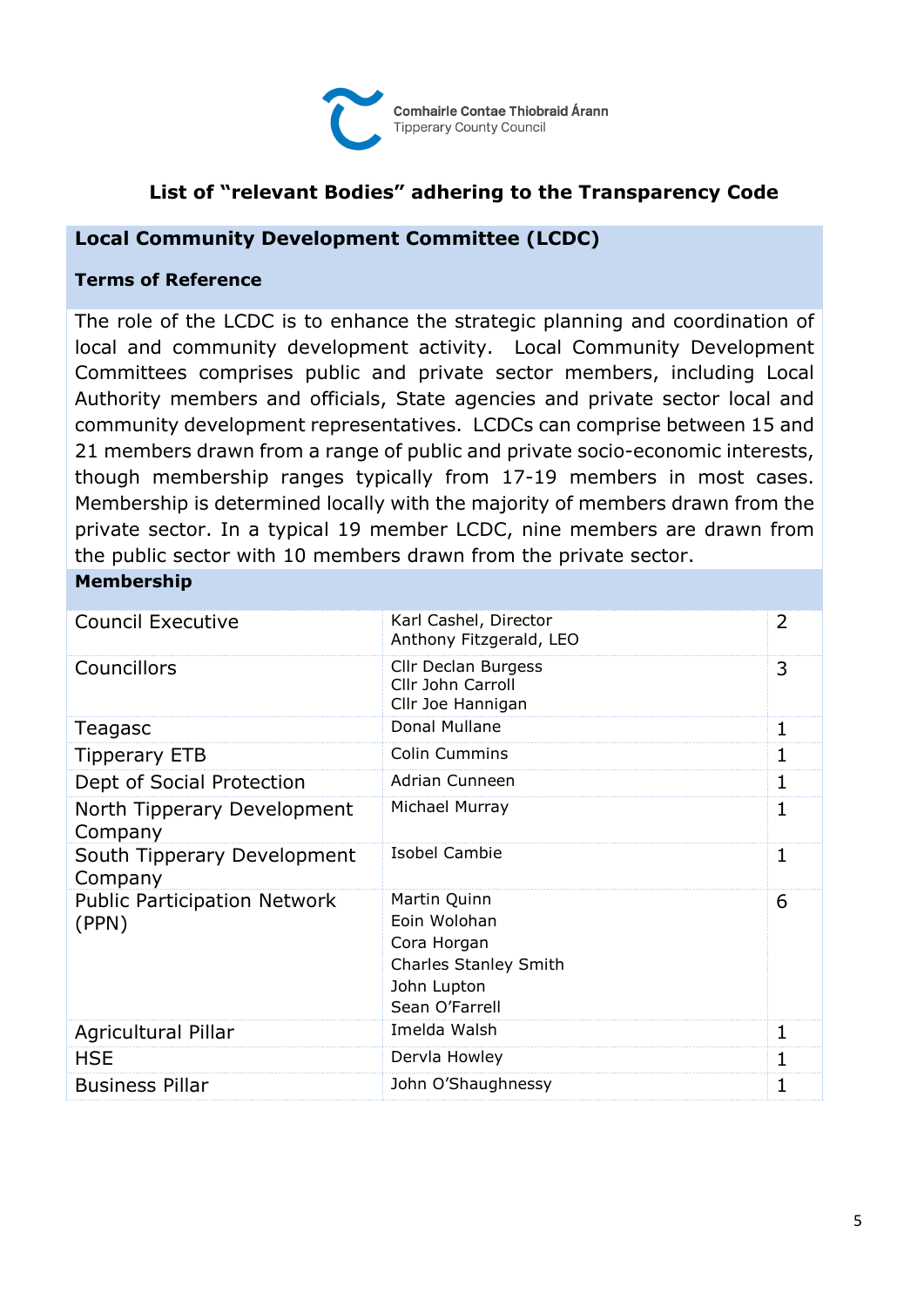

### **Tipperary Joint Policing Committee (JPC)**

#### **Terms of Reference**

The Garda Siochana Act 2005 introduced the establishment of Joint Policing Committees (JPCS), whose function is '*to serve as a forum for consultation, discussions and recommendations on matters affecting the policing of the local authority's administrative area'.* JPCs represent a collaborative approach between local authorities, An Garda Siochana and the community and voluntary sector in supporting policing and enhancing community safety.

Key specific functions of the JPC, as cited in section 36(2) of the Garda Siochana Act are:

*(a) Keep under review:*

- *i. the levels and patterns of crime, disorder and anti social behaviour in that area (including the patterns and levels of misuse of alcohol and drugs, and*
- *ii.* the factors underlying and contributing to the levels of crime, disorder *and anti social behaviour in the area*

JPCs are required to approach their work strategically, so as to ensure a coordinated and focused approach in tackling crime, disorder and anti social behaviour within their administrative areas.

#### **Membership**

| <b>Council Executive</b> | Pat Slattery, Director of Community & Economic<br>Development<br>Eddie Meegan                                                                                                | 2  |
|--------------------------|------------------------------------------------------------------------------------------------------------------------------------------------------------------------------|----|
| Councillors              | Siobhan Ambrose<br>Tony Black<br>Fiona Bonfield<br>John Crosse<br>Noel J Coonan<br>Ger Darcy<br>David Dunne<br>Pat English<br>Shane Lee<br>Mark Fitzgerald<br>Hughie McGrath | 15 |